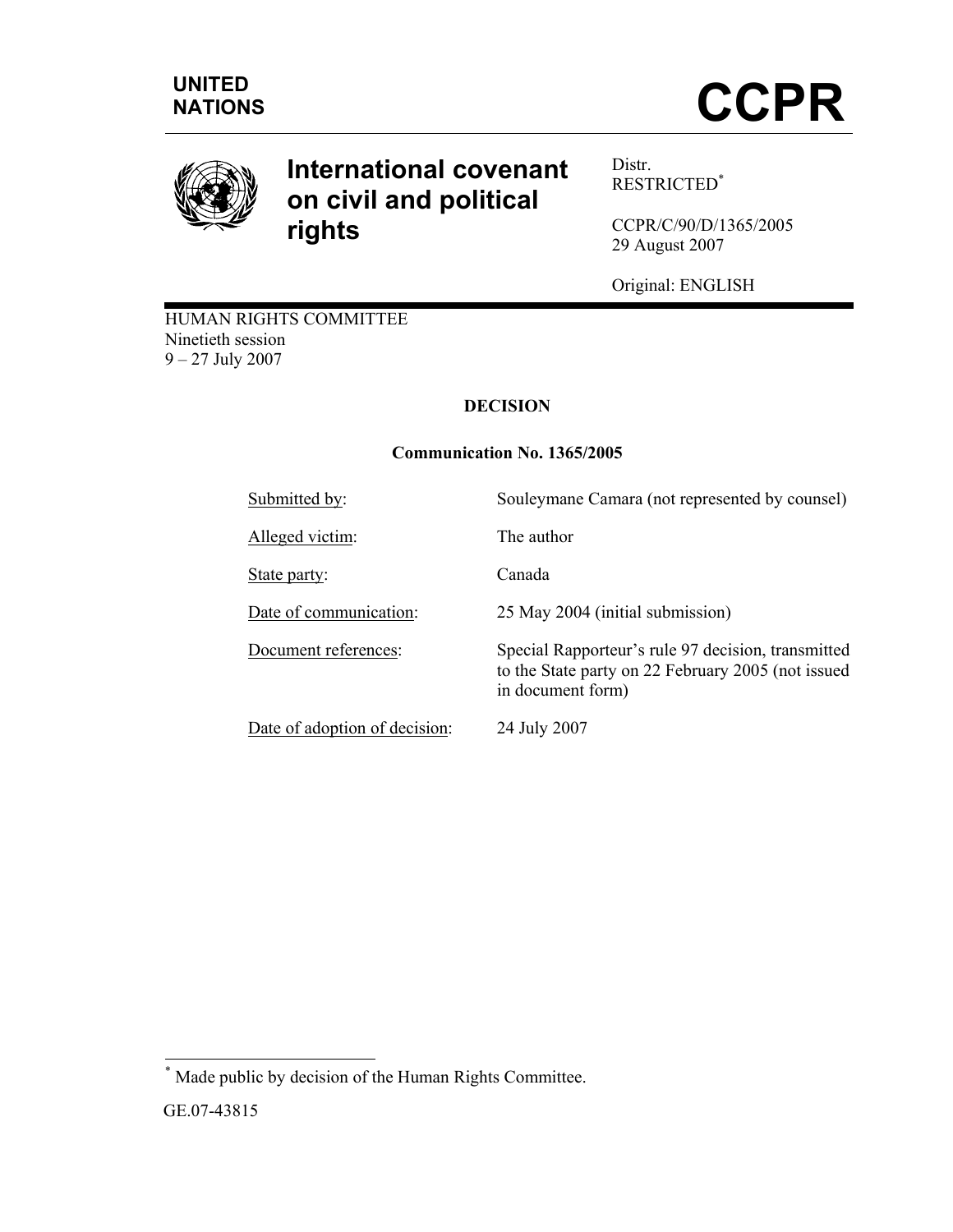*Subject matter:* Ill-treatment of detainee

 *Procedural issues:* Admissibility

 *Substantive issues:* Torture or cruel, inhuman or degrading treatment or punishment

 *Articles of the Covenant:* 2, 7, 9, 10, 14, 16, 17

 *Articles of the Optional Protocol:* 2, 5, paragraph 2 (b)

[ANNEX]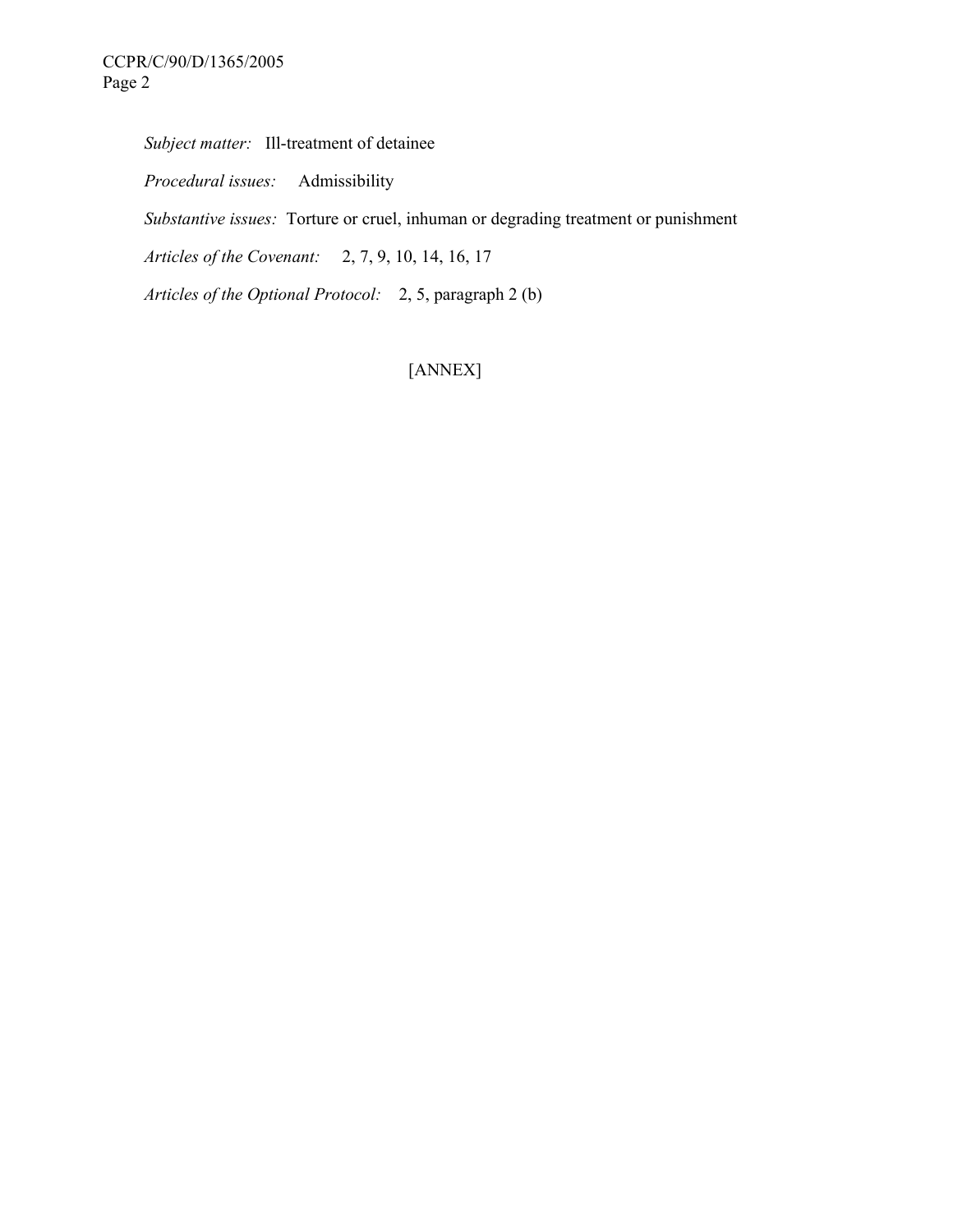#### **ANNEX**

#### DECISION OF THE HUMAN RIGHTS COMMITTEE UNDER THE OPTIONAL PROTOCOL TO THE INTERNATIONAL COVENANT ON CIVIL AND POLITICAL RIGHTS

Ninetieth session

#### concerning

## **Communication No. 1365/2005\*\***

| Submitted by:          | Souleymane Camara (not represented by counsel) |
|------------------------|------------------------------------------------|
| Alleged victim:        | The author                                     |
| State party:           | Canada                                         |
| Date of communication: | 25 May 2004 (initial submission)               |

 The Human Rights Committee, established under article 28 of the International Covenant on Civil and Political Rights,

Meeting on 24 July 2007

Adopts the following:

#### **DECISION ON ADMISSIBILITY**

1. The author of the communication is Mr. Souleymane Camara, a national of Mali where he is currently residing. He claims to be a victim of violations by Canada<sup>1</sup> of articles 2; 7; 9; 10; 14; 16; and 17, of the International Covenant on Civil and Political Rights. He is not represented by counsel.

#### **The facts as presented by the author**

 $\overline{a}$ 

2.1 On or about 10 June 2002, the author was arrested and taken to the South Division Edmonton Police Station, where he was asked to sign a document, failing which he would be detained. He alleges that he did not know why he was arrested and what the document in

<sup>\*\*</sup> The following members of the Committee participated in the examination of the present communication: Mr. Abdelfattah Amor, Mr. Prafullachandra Natwarlal Bhagwati, Mr. Yuji Iwasawa, Mr. Edwin Johnson, Mr. Walter Kälin, Mr. Ahmed Tawfik Khalil, Mr. Rajsoomer Lallah, Ms. Zonke Zanele Majodina, Ms. Iulia Antoanella Motoc, Mr. Michael O'Flaherty, Ms. Elisabeth Palm, Mr. José Luis Pérez Sanchez-Cerro, Mr. Rafael Rivas Posada, Sir Nigel Rodley and Mr. Ivan Shearer.

<sup>&</sup>lt;sup>1</sup> The Covenant and the Optional Protocol to the Covenant both entered into force for the State party on 19 May 1976.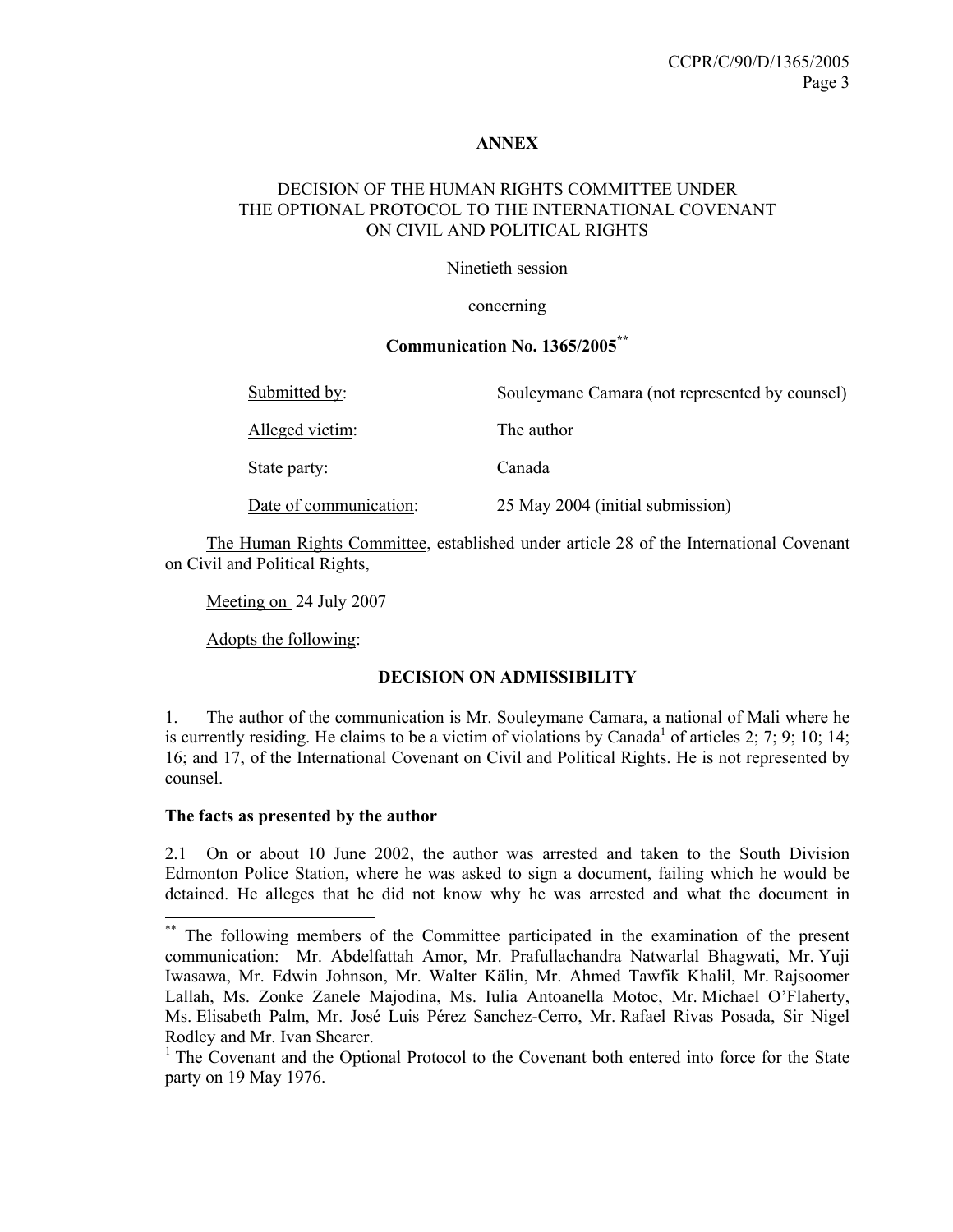question was. When he refused to sign it, he was placed in a cell, where he was repeatedly asked whether he had changed his mind. When he told the police to stop harassing him, several officers "attacked" him physically, forcing him to the floor, as a result of which he hurt his head and knee. He was then taken to the Downtown Division of the Edmonton Police Station, where his request for medical attention and tablets for a headache were repeatedly denied. The next day, he was brought before a judge who set a date for a hearing<sup>2</sup>. He had an interpreter. The following day a Justice of the Peace ordered his release.

2.2 On or about 12 June 2002, the author was arrested and detained at the South Division Edmonton Police Station for the second time. He allegedly was not informed of the reason for his arrest. One of the officers, assuming that he was from Rwanda or the Congo, allegedly stated that his people were all "paranoid killers". The author was told in French to undress. When he corrected the police officer's French, the latter became angry and undressed him, while he was filmed. The author was released after three days, and after posting bail. On 24 September 2002, he was arrested again and released after a few hours<sup>3</sup>. On  $24$  December 2002, he complained to the Edmonton Police Service about his treatment on 10 and 12 June 2002. The author alleges that the Crown Office allegedly offered to drop the charges against him, if he agreed to withdraw his charges against the officers of the Edmonton Police Service. He claims that he rejected this deal.

2.3 On 21 August 2003, the Acting Chief of Police informed the author that, following an investigation, his allegations against the police officers, had been dismissed as "not sustained" on all counts. On 4 and 25 September 2003, the author was informed that the rest of his complaints were dismissed, as they had not been sustained or had been withdrawn by the author.

2.4 The author was arrested again on 23 April 2003 and detained at the Edmonton Remand Centre until 9 September 2003. When he complained about the poor quality and insufficient quantity of food at the Centre, the institution's doctors recommended that a special diet should be provided to him. From 20 May to 6 June 2003, the author alleges to have been denied [sufficient] water and food. He eventually received a special diet from 7 June 2003.

2.5 On 24 May 2003, two of the guards forced the author to undress, while three female inmates and five female guards looked on. On 9, 14 and 19 July 2003, he was allegedly "peppersprayed" by guards, locked in a dark and cold cell, handcuffed, blindfolded and forced to walk backwards while his ankles were chained. During the last incident, two guards forced him to lie down on the floor, stood on his back, pulled his ears and bent his wrists until they bled. The author complains that his letters were opened and that on three occasions during his detention, he was attacked by convicted inmates, who injured him twice.<sup>4</sup>

2.6 The author subsequently complained to the Ombudsman. On 2 and 14 July 2003, he was advised that the alleged denial of sufficient water and food would be investigated, while his alleged assault by prison guards was outside the competence of the Ombudsman's Office as it related to a criminal offence. On 29 July 2003, the author was informed that the investigation would be extended to his allegation that the Director of the Remand Centre did not allow him to

 $\overline{\phantom{a}}$ 

 $2^2$  The author does not say why he was brought before the Court and of what he was charged.

<sup>&</sup>lt;sup>3</sup> He does not say why he was arrested.

<sup>&</sup>lt;sup>4</sup> No further details are provided on these alleged assaults.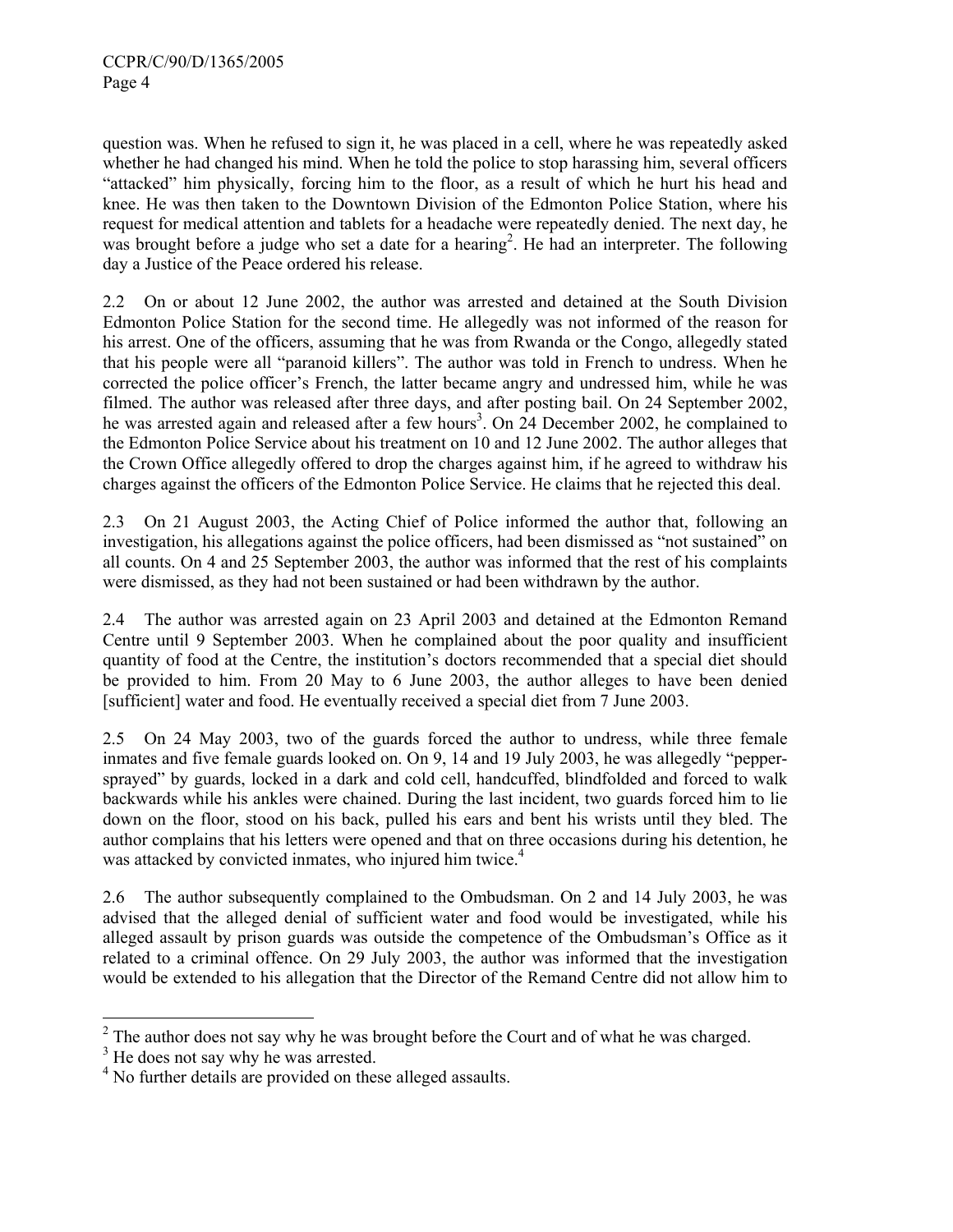complain to the police. On 17 September 2003, the Ombudsman closed the file, having established that the author was not denied an adequate diet, but had refused to eat because he wanted a special diet, which was eventually provided to him. He also found that the author had been allowed to complain to the police.

2.7 On 9 September 2003, the author was deported from Canada to Mali<sup>5</sup>. Following his deportation, he appealed the results of the investigation by the Edmonton Police Service (para.2.3) to the Alberta Law Enforcement Review Board. By letter of 13 November 2003, the Board advised him that appellants, as well as the police officers concerned, are required to attend the Board hearing to testify under oath. On the basis of such testimony, the Board would issue a written decision. On 26 May 2004, the Board reminded the author of the procedural requirement to attend his hearing. On the basis of e-mail correspondence with the author, the Board presumed that he was presently unable to appear before the Board and concluded that it was unable to review the matter. On 7 July 2004, the author replied that the reason for his deportation was precisely to obstruct the judicial process by preventing him from pursuing his charges against the police officers. He requested the Board to review his case on the basis of the files available with the Canadian judicial and police authorities. The Board did not act on this request and refused to review his complaint on the basis of a file he sent from Mali.

## **The complaint**

3.1 The author claims that his ill-treatment by the police at the Downtown Division and South Division of the Edmonton Police Station and Remand Service (paras. 2.1, 2.2, 2.4 and 2.5), including the denial of [sufficient] food and water, amounts to a violation of article 7 of the Covenant. In addition, he claims that the Edmonton Police Service failed to investigate his complaints impartially and independently.

3.2 The author also claims that his repeated arrests, without being informed of the reasons, were arbitrary and in breach of article 9, and that the opening of his letters, the ridicule to which he was subjected by female staff when he was in a state of undress, violated article 17.

3.3 The author further claims that his deportation on 9 September 2003, one week before his court hearing, scheduled for 18 September 2003, was planned to deny him his right to equal access to the courts to pursue his charges against the police officers.

3.4 As regards domestic remedies, the author submits that upon return to Mali he met with the Canadian Consul, on 17 September 2003, who advised him that he was not eligible for re-entry into Canada and would, therefore, be unable to attend any court hearings.

#### **State party's submission on admissibility and merits and the author's comments thereon**

4.1 On 19 August 2005, the State party contested the admissibility, merits and the facts as presented by the author. It provides detailed information, which it had submitted, on 24 February 2004, to the Special Rapporteur on Torture in response to similar allegations submitted to him. On the facts, the State party submits that the author is a citizen of Mali who entered Canada on a student visa on 11 October 1997, which authorised him to remain until 31 August 2000. On 5

<sup>&</sup>lt;sup>5</sup> The author does not say why he was so deported.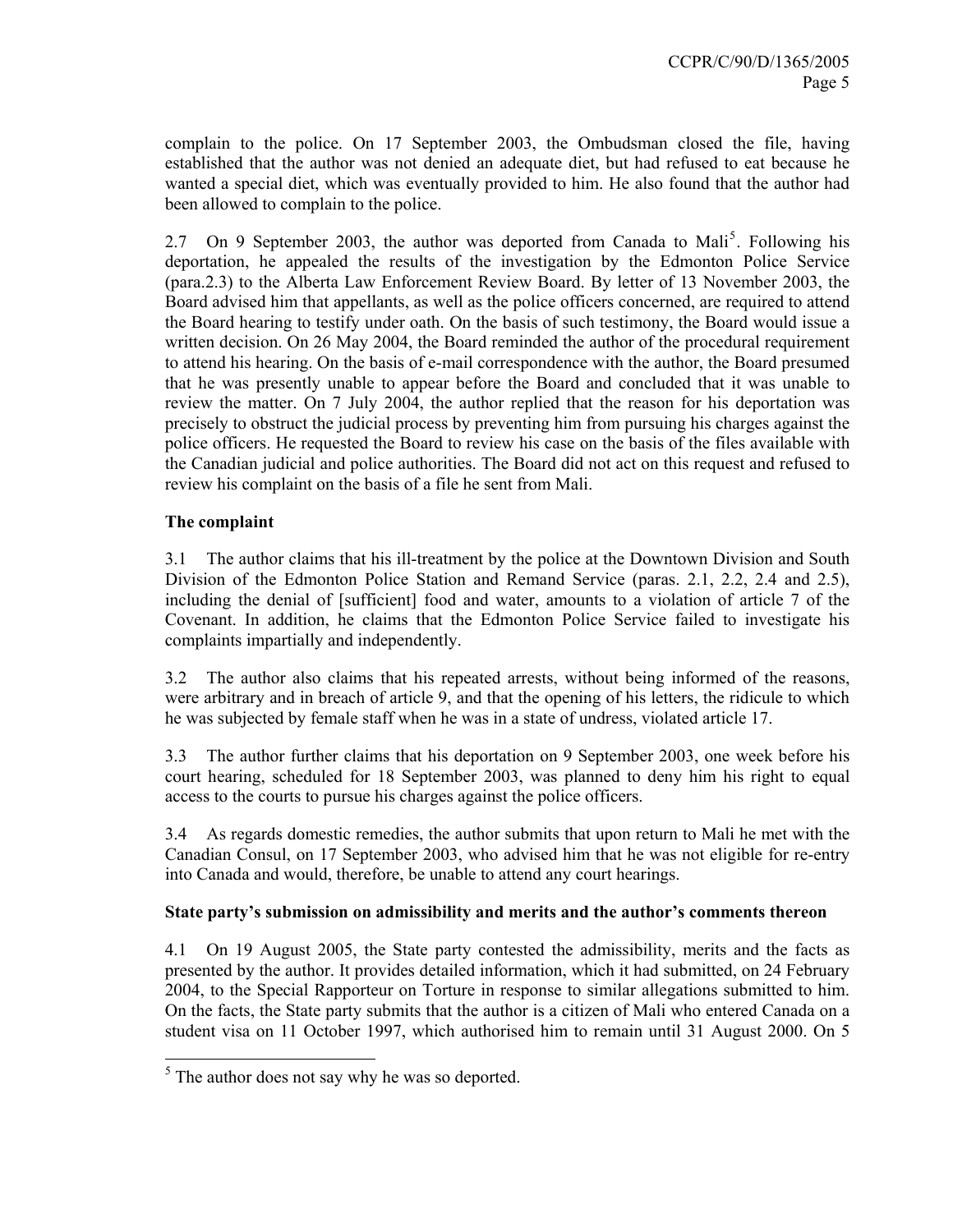December 2000, it was noted that he had overstayed his visa and that he was in Canada without authorization. On 12 December 2000, his student visa was reinstated and he was authorized to remain until 30 April 2002.

4.2 On 10 June 2002, the author was arrested for the alleged assault of his roommate the day before. He was taken to the South Division Edmonton Police Station, where he was charged with assault. After his transfer to the Downtown Division Edmonton Police Station, he was released the next day by a Justice of the Peace by way of recognizance, on various conditions, including the condition that he avoid contact with the complainant of the assault. The author subsequently breached the recognizance on three occasions for which he was arrested on 12 June, and 2 December 2002 and subsequently released**.** In the meantime, on 18 September 2002, the author's request for an extension of his student visa was refused, as he had failed to appear at the scheduled interview.

4.3 On 2 April 2003, the trial on the assault charge was heard in French, at the author's request, and the judgement was reserved. On 23 April 2003, the author was arrested on four new charges: two relating to defacing of a mosque and two to breaching bail conditions by allegedly contacting the complainant of the original assault. He remained in detention as he could not meet bail. On 25 April 2003, he was arrested by immigration authorities and detained in immigration detention on the basis of a Detention Order, as it was considered unlikely that he would appear for further proceedings. On 27 June 2003, the author was found guilty of the assault and received a suspended sentence of 12 months' probation.

4.4 On 30 July 2003, in light of the author's conviction and proof that he was not a Canadian citizen, a Deportation Order was issued against him. He did not apply for judicial review of the order, but did apply for a Pre-Removal Risk Assessment, without giving any reason why he might require protection from being returned to Mali. On 15 August 2003, it was determined that he was not in need of protection. He did not seek leave to apply for judicial review of this decision either. According to the State party, when foreign nationals are ready for removal but criminal charges remain pending against them, immigration officers review the nature of the charges. If the charges are not serious, the Crown Prosecutor's office may consider staying charges for deportation purposes. As the remaining charges in this case were not considered of a serious nature, the author was deported on 9 September 2003, and the pending charges against him were subsequently stayed by the court on 18 September 2003. The State party denies that the prosecutor in charge of the author's case offered to drop the remaining charges against him in exchange for the author's withdrawal of his complaints against members of the Edmonton Police Service.

4.5 On admissibility, the State party submits that the author has not sufficiently substantiated his allegations of violations under articles 7 and 10, paragraph 1. His allegations are uncorroborated and contradicted by documentary evidence. On 10 June 2002, after being taken to the South Division Police station, he was initially cooperative. The arresting officer tried to release him from custody with an Appearance Notice, on the basis of which an accused may be released from custody. Although the content of the Note was explained in both English and French, the author refused to sign it and refused to attend court on the date specified.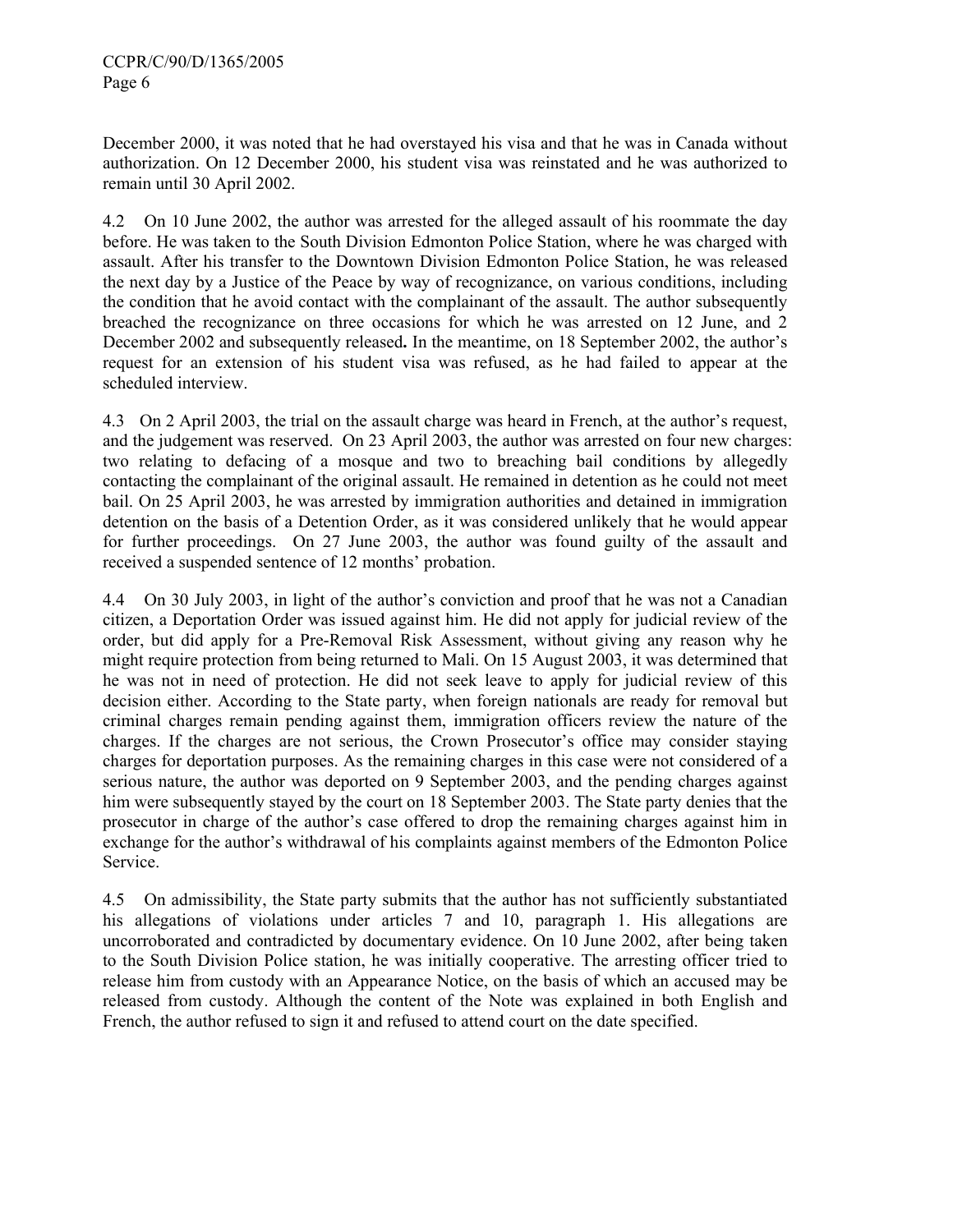4.6 Due to the author's insistence that he would not attend court, the arresting officer decided to bring him before a Justice of the Peace and requested that he be released on conditions. For this purpose, he had to be transferred to the Downtown Division. He was held there in a cell while awaiting transportation. When the arresting officer was closing the door of the cell, the author tried to escape. For this reason, the officer in question considered that he should be searched and requested the assistance of four other officers. Despite repeated requests to cooperate in a search, the author refused to comply. Two officers handcuffed him, with his hands behind his back. He was then placed on his stomach and searched. No more force was used than was necessary to control the author. A sergeant watched the search and considered that it was conducted properly. The subsequent investigation determined that the author had a minor abrasion to his knee, which did not need medical attention. As for his alleged headache, the policy of the Edmonton Police Service is only to provide prescribed medication to prisoners held in temporary holding facilities. His headache was not considered to be an emergency requiring medical assistance.

4.7 The author's complaint was investigated by the Internal Affairs Section of the Edmonton Police Service, which indicated that the complaint related to one particular officer who participated in the restraint and search. The investigation indicated that, due to the absence of definitive evidence to either prove or disprove the allegation, the complaint was "not sustained". The State party submits that in the circumstances of the case, the action taken by the officers was reasonable, proportionate and not an excessive use of force. The author did not complain of being hit or physically abused nor did he exhibit injuries that could be attributed to physical abuse. The State party adds that it investigated the author's allegations as expeditiously and thoroughly as possible.

4.8 As to his claim that he was denied sufficient food and water, between 19 May and 9 June 2003, the State party submits that, on 23 April 2003, the author was medically examined after admission to the remand centre. He requested a pork-free diet for religious reasons, which was approved. On 20 May 2003, a correctional officer interviewed the author with respect to his refusal to eat his supper, as the records indicated that he had missed three consecutive meals. The author replied that he was not eating as he was not hungry. Pursuant to standard procedure, he was transferred to the infirmary to be monitored for food and fluid intake on a 24-hour basis. The author specified that he would eat the following types of food: French bread for breakfast, no bread for lunch and supper and rice, chicken, fish, beef, vegetables, potatoes and fruit. The State party explains that the menu at the Edmonton Remand Centre is developed by a dietician on the basis of established nutritional guidelines. The same menu is used for all inmates, with exceptions for medical or religious requirements. The author continued to refuse meals, stating that he would only eat what he had specifically requested. The records indicate that he was offered food and fluids at every meal. Special food items were approved for him on 29 May, but he only drank a nutritional supplement and ate sporadically during this time. As he complained about the size of the meals, from 4 June his portions were doubled to encourage him to eat. The State party submits that at no time during the period in question did the author complain about being "denied food and water". While it is well documented that he did not eat many meals, it is clear that this was his own choice. Due to his refusal to eat, substantial efforts were made to monitor his physical and mental health and to encourage him to eat.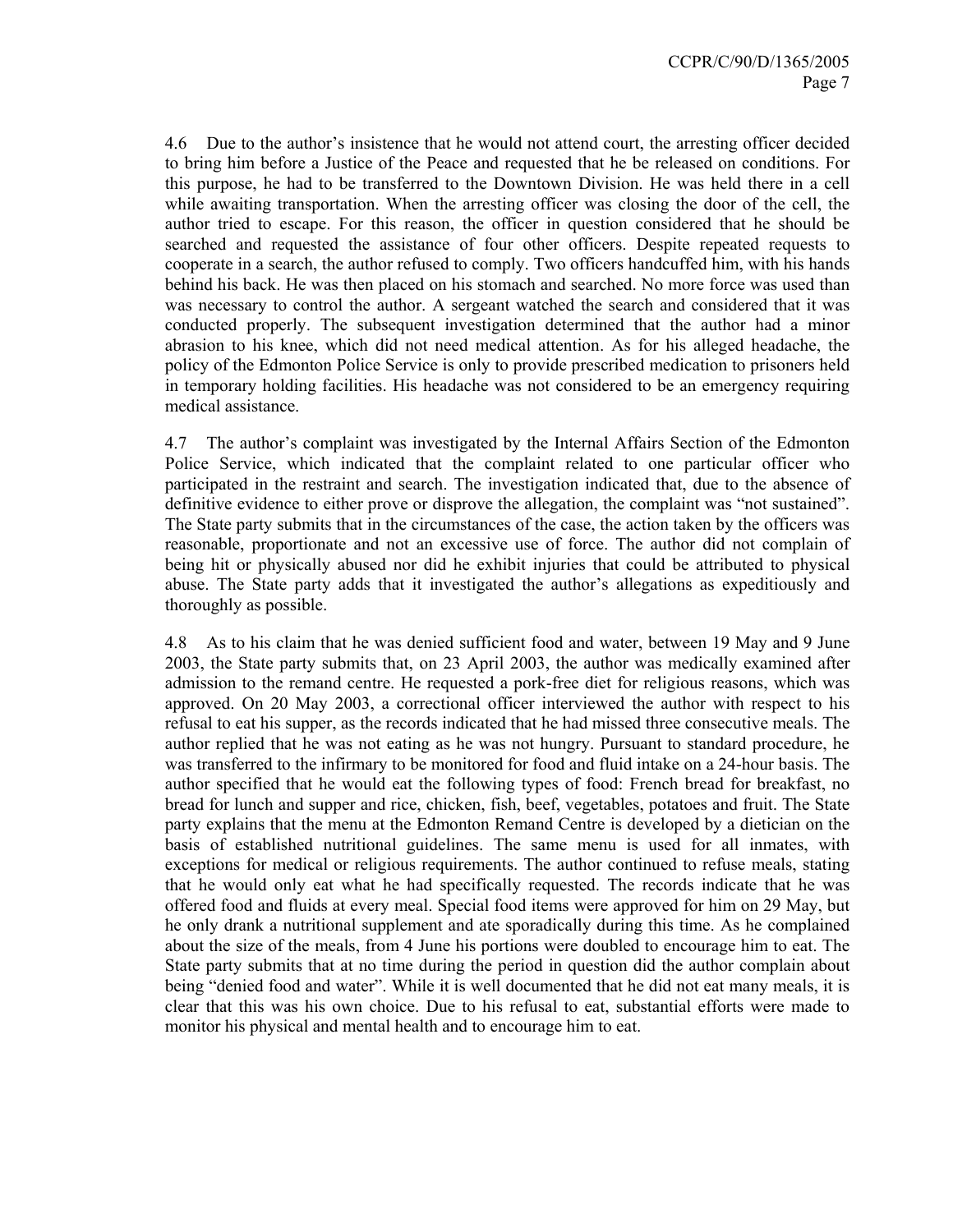$\overline{\phantom{a}}$ 

4.9 As to the complaint of alleged "assaults" by guards on 9, 14 and 19 June 2003, the State party submits that this complaint is unsubstantiated, as the author has failed to provide the minimum amount of detail requested. Nevertheless, it submits that the records suggest the following. On 10 June 2003, the author was admitted to the health unit for observation, as he had missed three consecutive meals. There is no indication of any other incident involving the author on this day or on 14 June. However, the author may have been mistaken about the date as, on 15 June 2003, the record indicates that he had to be restrained after spitting at the cell camera and threatening staff. He managed to wiggle out of a belly chain and, as staff attempted to retrieve the chain, he waved it around and refused to comply with instructions. He was warned that Oeoresin Capsicum spray (OC Spray) would be administered if he did not comply with directions. As he refused to comply, the spray was used and he was placed in handcuffs. He was immediately decontaminated and examined by a duty nurse, who noted that there were no medical concerns. The State party submits that the use of the OC Spray (an organic, nonchemical product colloquially known as "pepper spray") was measured, proportional and reasonable in response to the author's behaviour and in full compliance with the guidelines and limitations on its use imposed by policy documents.<sup>6</sup> The police investigated this incident and determined that there was insufficient evidence to support criminal charges against any of the Remand Centre staff.

4.10 The State party refers to another recorded incident on 9 June 2003. At 10.00 am, the author created a disturbance by banging and kicking his cell door and demanding his breakfast. His behaviour continued despite being told that breakfast was served at 11.00 am on the weekend. As a result, the Emergency Response team arrived to remove him from the unit. They asked him to kneel on his bunk to be handcuffed. He refused and was warned three times that if he did not comply, OC Spray would be administered. It was subsequently administered and when it took effect, he was handcuffed and examined by a nurse. According to the State party, the author complained about this incident to the police, which, following an investigation, concluded that there was insufficient evidence to support criminal charges. The use of the spray was justified, reasonable, and was neither arbitrary nor excessive.

4.11 As to the allegation that, on 24 May 2003, the author was seen in a state of undress by female staff, the State party notes that there are no records of any complaint made to the Director of the Remand Centre by the author concerning this alleged incident, despite prior advice from the Ombudsman that he should do so before involving the Ombudsman himself. The State party submits that this complaint is inadmissible for non-exhaustion of domestic remedies. In the alternative, it is unsubstantiated for purpose of admissibility. The records indicate that the author created the conditions of undress by stripping himself of the security clothing that he was requested to wear while housed on Unit 2D (a mental health unit). He wrapped himself in a security blanket instead. During the night of 23 to 24 May, he covered up the lens of the camera in his unit, after which he was temporarily taken to another unit. Upon being returned to his cell, he began ripping up his blanket to cover the camera. The blanket was therefore removed from him. On 25 May, he removed the mattress cover from his bed and began "wearing it". Later that day, his blanket was returned but he still refused to wear the security clothing. While it is possible that the author was seen in a state of undress by female staff or inmates, this was a result of his own actions and not a deliberate attempt to degrade or humiliate him by the guards.

 $6$  The State party has provided a number of provincial policy documents on the use of this spray.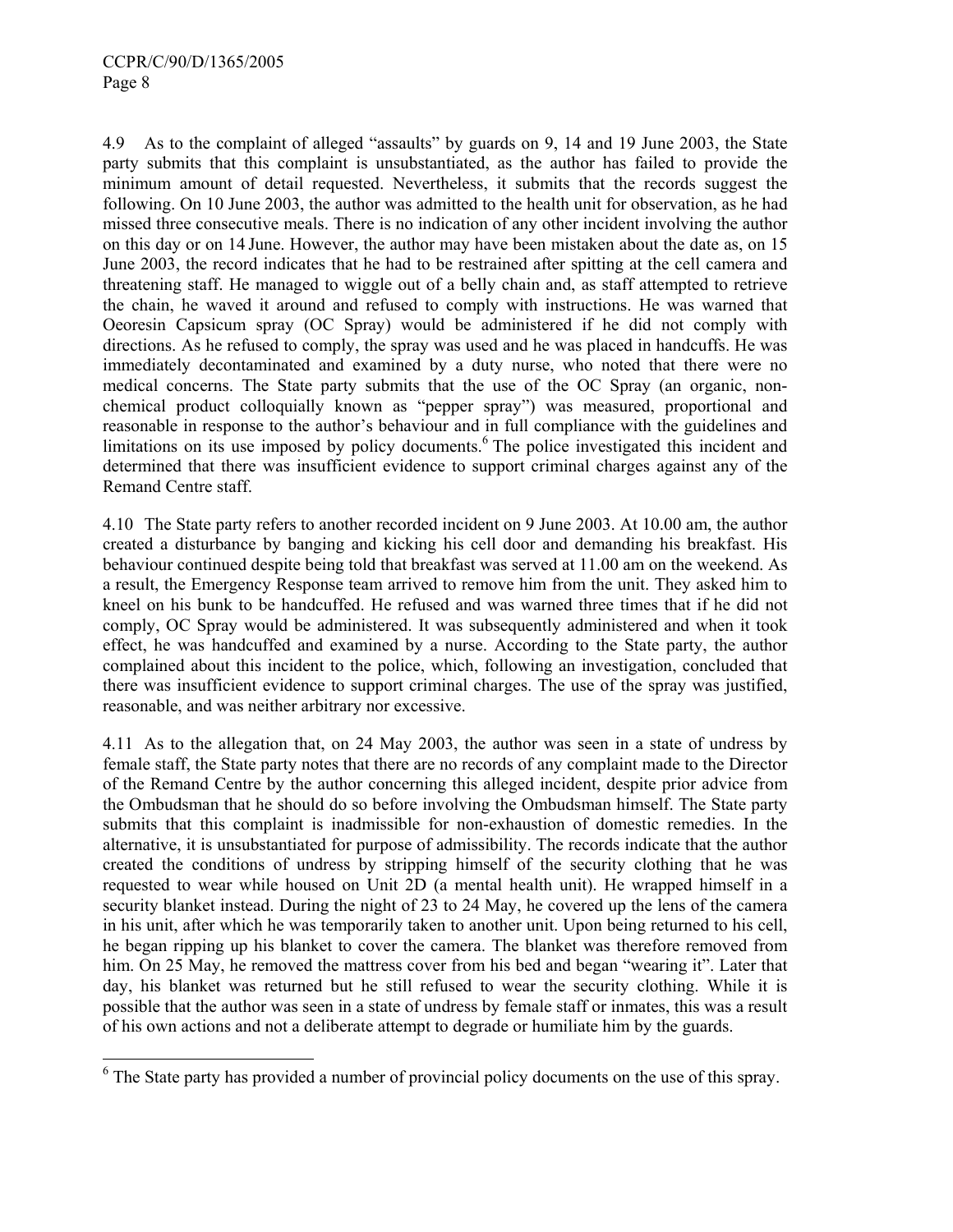4.12 As to the complaint that the author's arrests were arbitrary, the State party submits that the Internal Affairs Section of the Edmonton Police Service investigated both allegations and found that with respect to the first arrest, the allegation was unfounded, as the author had been informed of the reasons for his arrest in English and French. As to the second arrest, after speaking with the investigating officer, the author decided not to proceed with it. In addition, the author never complained in domestic proceedings that he was not informed of the reasons for his arrest. Thus, the State party submits these complaints are inadmissible on grounds of nonsubstantiation and non-exhaustion of domestic remedies.

4.13 As to the claims under article 14 that the author's deportation was "planned" to prevent him testifying against members of the police service, the State party submits that the author's complaints against the police and remand staff are administrative in nature and thus not "suits at law" within the meaning of article 14, paragraph 1. In the alternative, this claim is insufficiently substantiated. At the time of his deportation, the author's complaints had already been investigated and he had been informed of the findings with respect to two of the allegations. While his claim suggests that he intended to testify about the alleged police abuses in court, he could previously have done so at the trial of his assault charge, which had taken place on 2 April 2003. Criminal courts have an inherent power to stay or dismiss charges where police conduct merits punishment. In the event that the author's complaint is based on his apparent inability to pursue his appeal to the Law Enforcement Review Board, the State party submits that the author had been informed by the Board, in its 13 November 2003 letter, that he was required personally to attend the hearing, so as to give evidence under oath. He could have requested the Board to make alternative arrangements in the specific circumstances of the case to proceed with the appeal despite his inability personally to attend, or he could have attempted to apply for judicial review of the Board's decision to terminate consideration of his appeal.

4.14 As to his claims under articles 14, paragraph 1, and 16 the State party submits that, as the author has not indicated how these rights have been violated, these claims are inadmissible on grounds of non-substantiation. As to his claim, under article 17, that his letters were opened, the State party submits that, as there are no records to indicate that the author ever complained to the Director of the Remand Centre, this claim is inadmissible for non-exhaustion. In the alternative, it submits that the opening of prisoners' correspondence is authorized and strictly limited by provincial legislation and subject to detailed policy controls.<sup>7</sup> With respect to the claim of a violation of the same article on the grounds that he was seen in a state of undress by female staff and inmates, the State party refers to the facts as set out above. As to the claim under article 2, the State party submits that article 2, paragraph 3, does not recognize an independent right to a remedy, and is thus incompatible with the provisions of the Covenant.

5. In his comments of 21 July 2006 on the State party's submission, the author disputes the facts as presented by it and reiterates his initial claims.

 $\overline{a}$ 

<sup>7</sup> It refers to the Committee jurisprudence (Case no. 74/1980, *Estrella v. Uruguay*, Views adopted on 29 March 1983, para. 9.2) recognizing the legitimacy of measures of control over prisoner's correspondence, and considers this complaint non-substantiated.